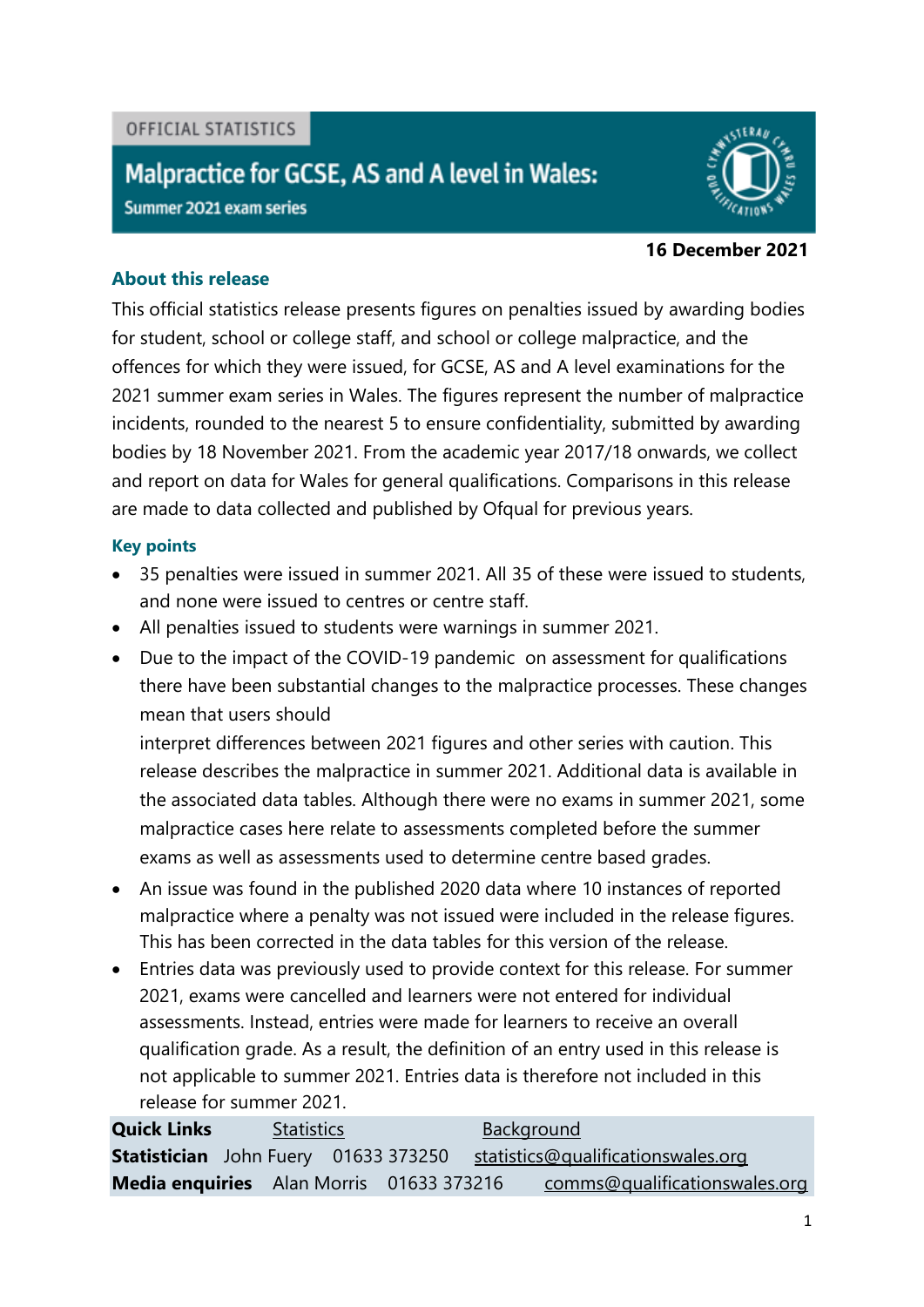## <span id="page-1-0"></span>**Statistics**

## **Student Malpractice**

## How much student malpractice was there?

- 35 penalties were issued in summer 2021. All 35 of these were issued to students, and none were issued to centres or centre staff.
- 20 of the 35 penalties issued to students were related to GCSE qualifications and 15 were related to AS and A level qualifications.
- In summer 2021, 35 individual learners received penalties.

## What is the most common type of student malpractice?





*Source: QW data collection from awarding bodies, data available in table 6*

Over half (58.8%) of all malpractice offences for which a penalty was issued in summer 2021 were for "Mobile phones and other communication devices". The second most common malpractice category was "Other unauthorised materials" (26.5%) and the remaining offences were for "Other reasons", including "Copying from another candidate including the misuse of ICT" and "Misuse of or attempted misuse of examination material and resources".

## What is the most common type of student penalty?

All penalties issued to students were warnings in summer 2021.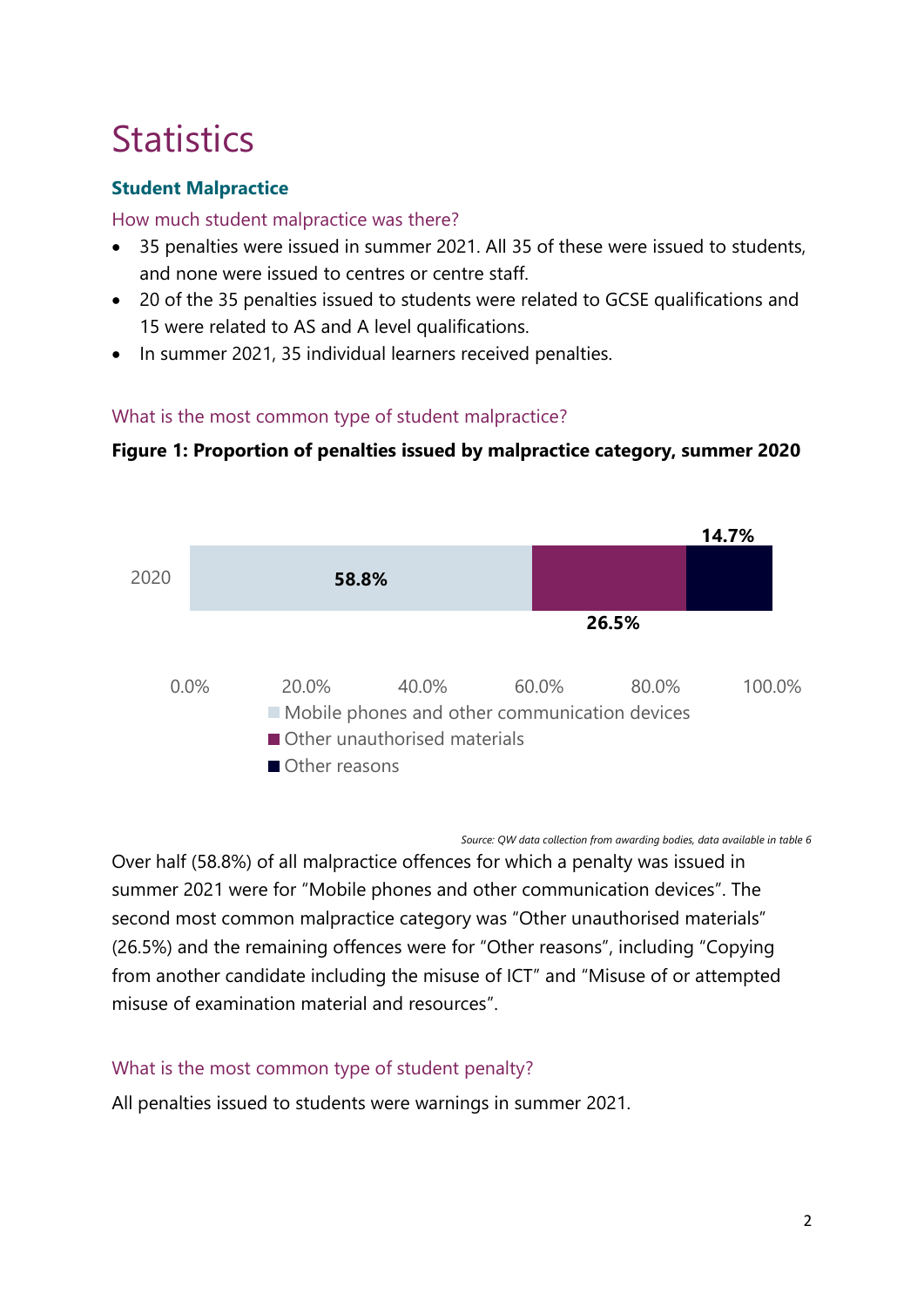## **Centre and centre staff malpractice**

## How common is centre and centres staff malpractice?

Malpractice offences can also be committed by centres. Examples of this type of malpractice include failing to keep examination material secure prior to an examination, providing improper assistance to candidates and maladministration. In this scenario penalties can be applied against centres and/or centre staff. Malpractice that has not resulted in a penalty or is still being investigated is not reported on in this release.

No penalties were issued to centres or centre staff in Summer 2021.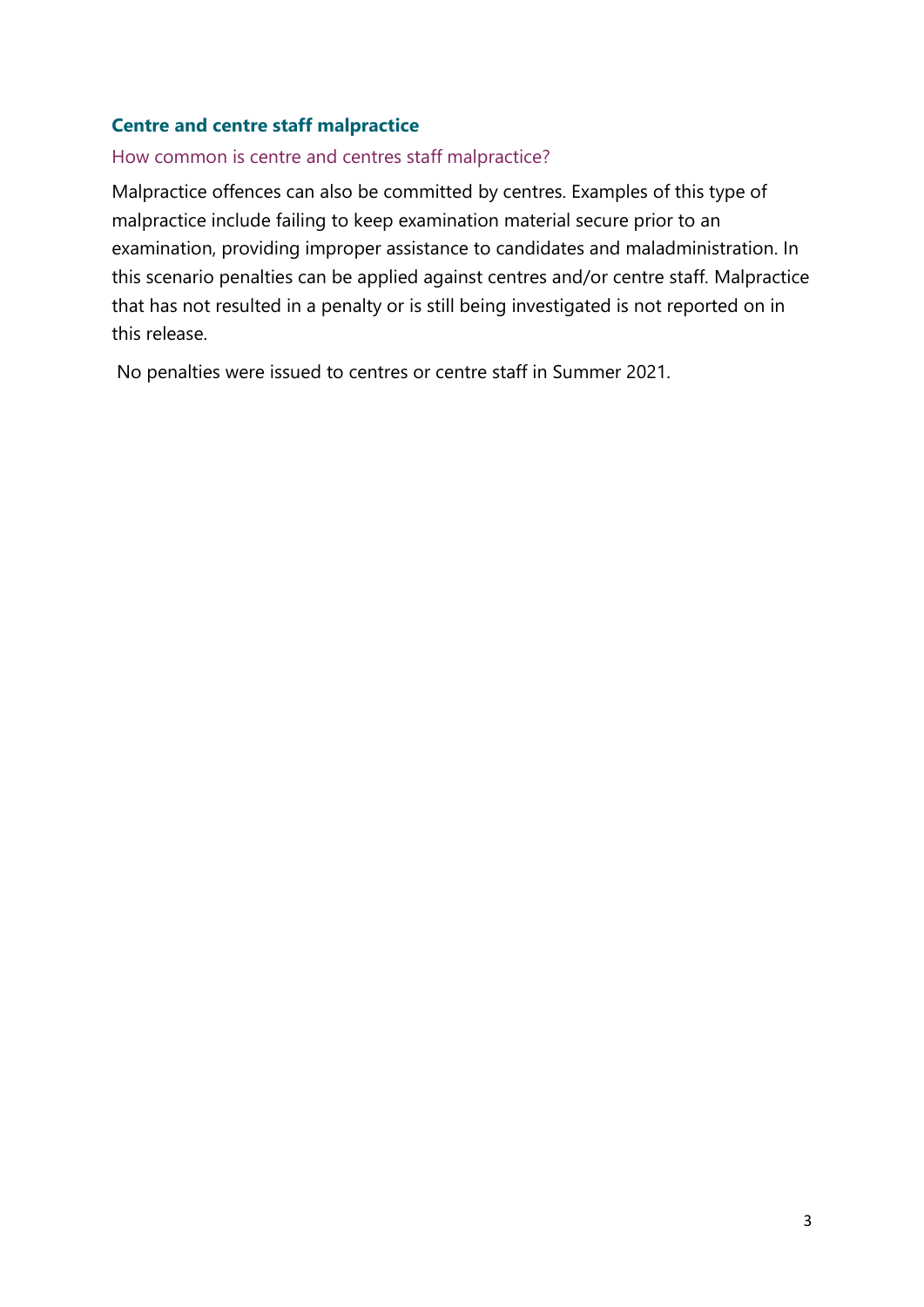# <span id="page-3-0"></span>BACKGROUND NOTES

On 21 November 2017 the National Assembly for Wales approved the [Official](http://www.legislation.gov.uk/wsi/2017/1142/pdfs/wsi_20171142_mi.pdf)  [Statistics \(Wales\) Order 2017](http://www.legislation.gov.uk/wsi/2017/1142/pdfs/wsi_20171142_mi.pdf) which named Qualifications Wales as one of the bodies that are in scope of the [Statistics and Registration Services Act 2007.](https://www.legislation.gov.uk/ukpga/2007/18/contents) Qualifications Wales operates in compliance with the UK Statistics Authority [Code of Practice for](https://www.statisticsauthority.gov.uk/code-of-practice/)  [Statistics](https://www.statisticsauthority.gov.uk/code-of-practice/) and has published this statistical release as Official Statistics.

## **Malpractice and maladministration**

The qualifications covered by this release are regulated by Qualifications Wales. The requirements that the awarding bodies have to meet are laid out in the [Standard](https://qualificationswales.org/english/our-work/our-regulatory-documents/conditions/) [Conditions of Recognition.](https://qualificationswales.org/english/our-work/our-regulatory-documents/conditions/) Requirements around malpractice are laid out in condition A8, which states the following:

An awarding body must take all reasonable steps to prevent the occurrence of any malpractice or maladministration in the development, delivery and award of qualifications which it makes available or proposes to make available.

Any breach of the regulations that might undermine the integrity of an exam constitutes malpractice. Examples of malpractice include attempts by students to communicate with each other during an exam, students taking unauthorised materials into an exam, and failure by school or college staff to comply with exam board instructions. It also includes cases involving maladministration, which is defined by the Joint Council for Qualifications (JCQ) as the failure by school or college staff to adhere to the regulations of controlled assessments, coursework, examinations and non-examination assessments, or malpractice in the conduct of examinations/assessments and/or the handling of documents such as examination question papers, candidate scripts, mark sheets, etc.

The conditions require all awarding bodies to investigate and manage the effect of any malpractice where they have established that malpractice or maladministration has occurred. They must take steps to prevent reoccurrence and take action against those responsible that is proportionate to the gravity and scope of the occurrence.

In addition, the conditions require the awarding bodies to have up to date written procedures relating to the investigation of suspected malpractice or maladministration. The awarding bodies are also required to keep under review the arrangements that centres have in place for preventing and investigating of malpractice or maladministration.

Awarding bodies may investigate any instances of alleged or suspected malpractice in either internally or externally assessed components and take action with respect to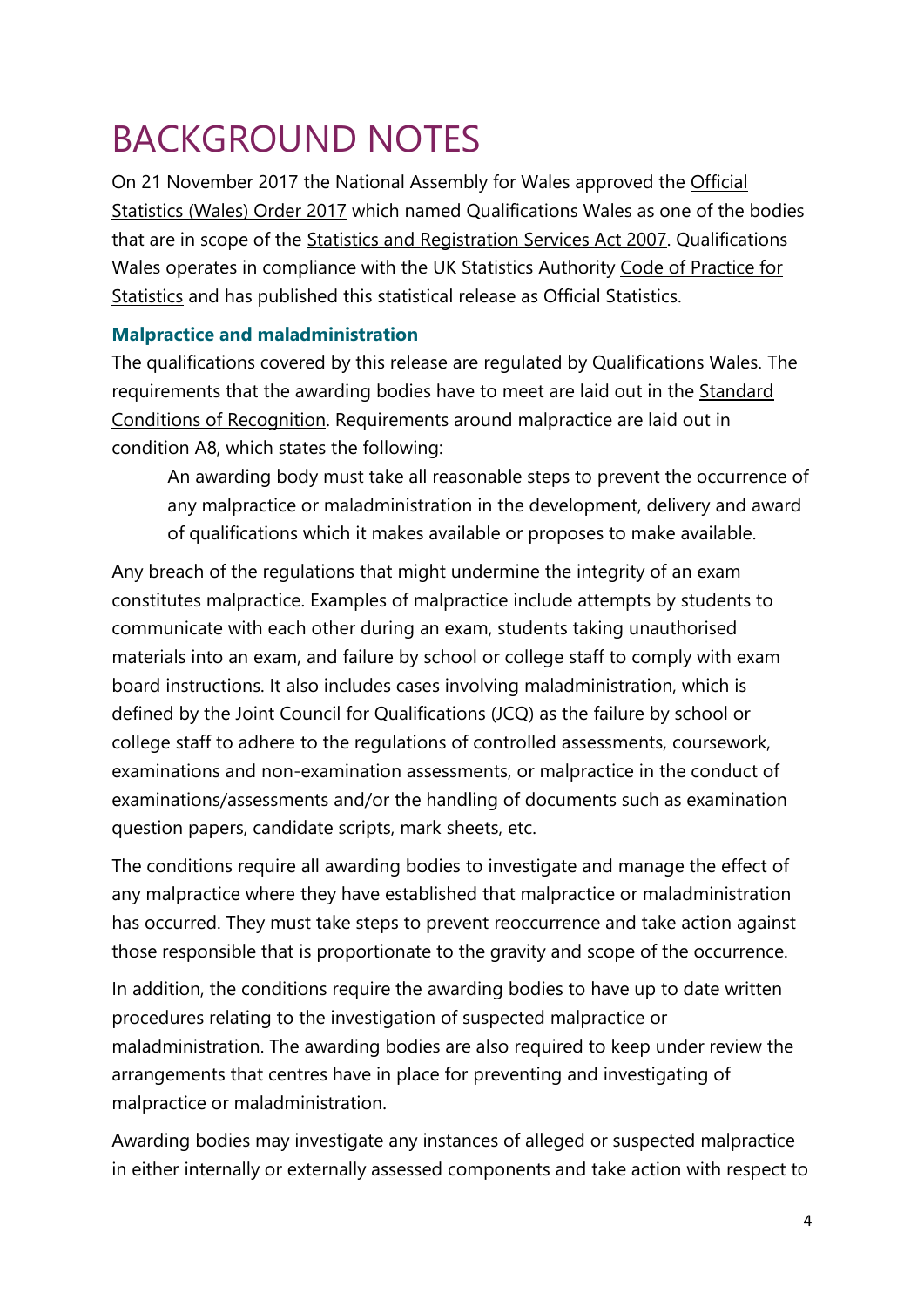the candidates and schools or colleges concerned to protect the integrity of the assessments, or to prevent reoccurrences of malpractice. Schools or colleges must report all incidents of malpractice to the relevant awarding bodies and cooperate with subsequent investigations. Each case of malpractice, whether reported by the school or college or identified by the awarding body, is considered and judged on an individual basis in the light of all the information available, and the outcome should be proportionate with the gravity of the malpractice as determined by the awarding body.

#### **Candidate malpractice**

Awarding bodies will normally impose sanctions and penalties on candidates found guilty of malpractice. These sanctions and penalties can include a written warning, being issued with estimated marks, disqualification from an assessment component, or disqualification from a whole qualification. The penalty imposed will vary depending on the nature and gravity of the offence.

#### **School or college staff malpractice**

Awarding bodies will normally also impose sanctions and penalties on school or college staff found guilty of malpractice. These sanctions and penalties can include a written warning about the implications of repeating the offence, imposing special conditions on an individual's future involvement in exams and assessments, requiring specific training or mentoring as a condition of future involvement in exams, or suspending an individual from all involvement in delivering exams and assessments for a set period. Awarding bodies can only impose sanctions related to a member of staff's involvement in the administration of their examinations and cannot impose sanctions relating to a member of staff's employment. It is for centres to determine whether any wider sanction is appropriate (but that is not included in the figures reported here).

#### **School or college malpractice**

Awarding bodies must investigate and, where necessary, sanction schools or colleges and their staff involved in malpractice. Instances of malpractice by school or college staff can range from actions intended to give an unfair advantage to candidates in an exam or assessment to ignorance of, or inappropriate application of, the assessment regulations. Where there is evidence that malpractice is the result of a serious management failure, an awarding body may apply sanctions against the whole department or the school or college.

#### **Data Source**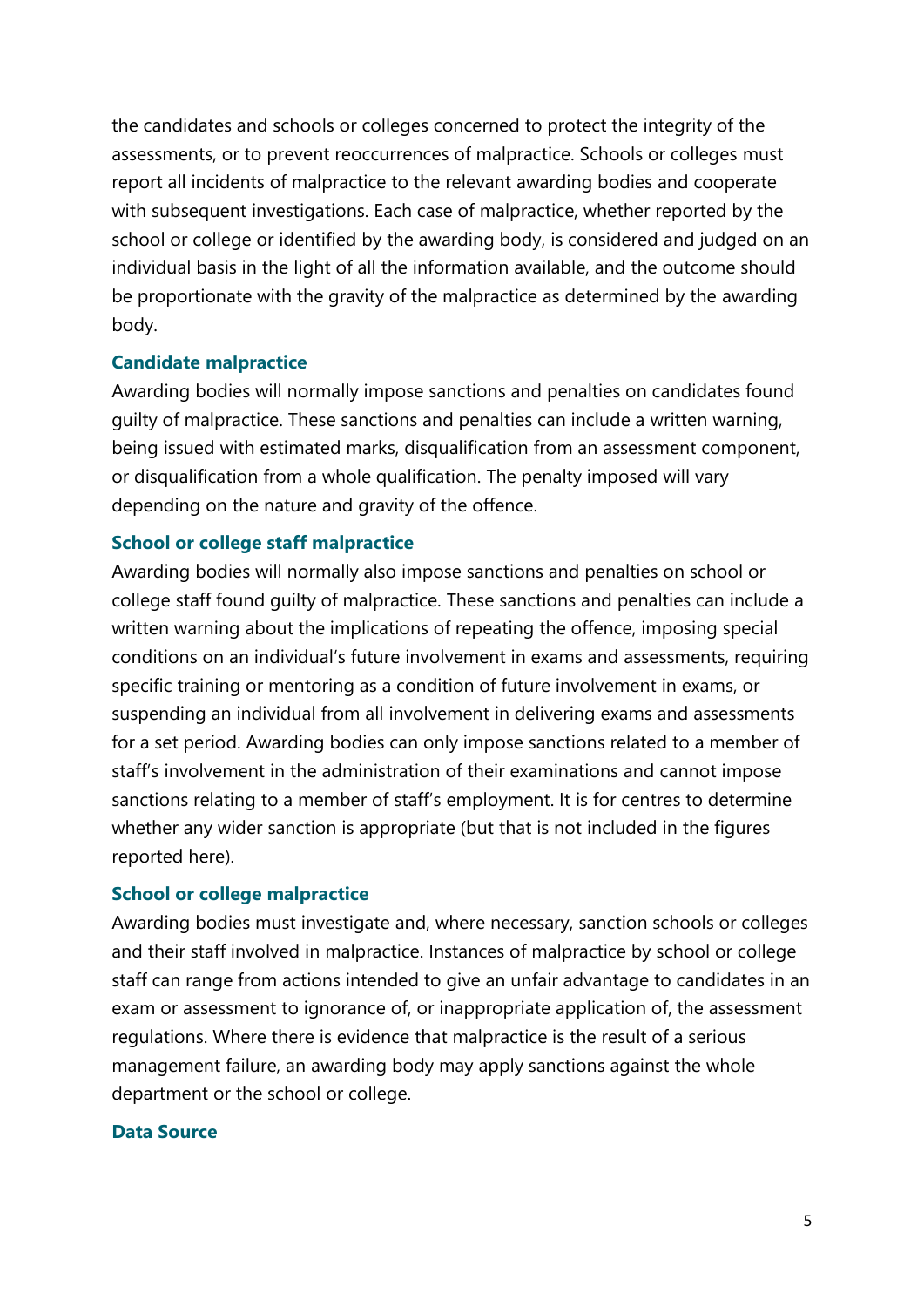The awarding bodies that provide GCSEs, AS and A level have submitted information to Qualifications Wales about the number of malpractice cases for each qualification available in summer 2021. The malpractice data submitted only relates to centres located in Wales, regardless of the type of centre. This release covers breakdowns of student, staff and school/college malpractice by type of malpractice and the penalties that are issued in response.

## **Limitations of data**

There is potential error in the information provided by awarding bodies. Therefore, Qualifications Wales cannot guarantee that the information received is correct. Qualifications Wales compares the data over time and checks for systematic issues. Quality assurance procedures are carried out to ensure the accuracy of the data and challenge or question it, where necessary. Qualifications Wales continuously manages this process by:

- Ensuring that data providers are clear about what is required of them and are fully consulted during the initial design and any subsequent change phases;
- Reminding all providers (if appropriate) that, as a condition of them being regulated, all data must be completely accurate;
- Being alert to unexpected changes in the data submitted by comparing individual returns over time from the same provider;
- Actively challenging any unexpected results with the data providers.

The publication may be deferred if the statistics are not considered fit for purpose.

Data has been collected at an appropriate point when it is reasonably complete, this was 18 November 2021 for the summer 2021 series data in this release.

Due to the impact of the COVID-19 pandemic there have been substantial changes to the malpractice processes. These changes mean that users should interpret differences between 2021 figures and other series with caution. This release describes the malpractice in summer and additional data is available in the associated data tables. Although there were no exams in summer 2020 and 2021, some malpractice cases here relate to external assessments completed before the summer or malpractice during assessments used for calculating centre determined grades.

## **Comparisons**

From 2017/18, awarding bodies have submitted general qualifications data to Qualifications Wales rather than Ofqual. Comparisons to historical Ofqual data should be interpreted with caution.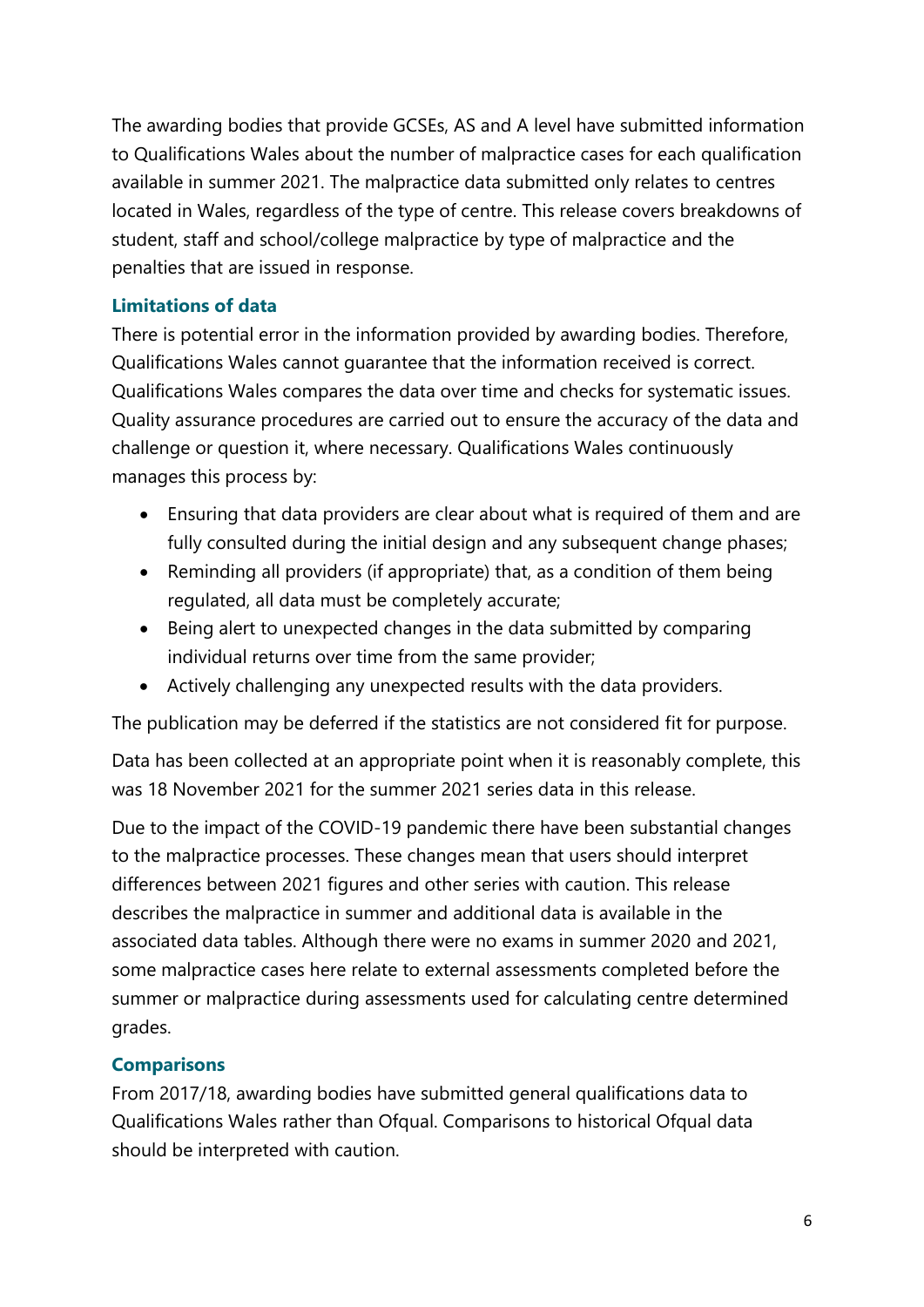## **Geographical Coverage**

This release presents data on the number of entries for GCSEs, AS and A levels for the summer 2021 exam series for centres located in Wales. This release does not include GCSEs, AS and A levels taken outside of Wales.

## **Revisions**

Once published, data on the number of entries is not usually subject to revision, although subsequent releases may be revised to insert late data or correct an error.

## **Completeness of the data**

Awarding bodies send Qualifications Wales malpractice data for all regulated qualifications classified as GCSE, AS or A level. Qualifications Wales contacts any awarding body that does not return a complete set of data within the collection period, to make sure the data is as complete as possible.

## **Rounding and Confidentiality**

To protect confidentiality, and in accordance with Qualifications Wales's [statistical](https://www.qualificationswales.org/english/publications/statistical-outputs-policy/)  [outputs policy,](https://www.qualificationswales.org/english/publications/statistical-outputs-policy/) all entry figures are rounded. In the commentary and tables, they are rounded to the nearest 5. Figures fewer than 5 but greater than 0 are replaced with a \*. This is to ensure that data does not reveal an individual candidate. All percentages within the commentary are based on actual figures. Figures have been rounded independently and therefore may not sum to the total.

## **Users of these statistics**

These statistics are likely to be of interest to Qualifications Wales, Ofqual, awarding bodies, and the Welsh Government. Other users include government policy officials, academics, researchers and the public. We welcome feedback from users, to gain a better understanding of who our users are over time. Qualifications Wales uses these statistics to ensure that GCSEs, AS and A levels are fit for purpose and are meeting expected standards.

## **Related statistics and publications**

Further statistics on qualifications in Wales, and the UK more widely, can be found in the links below:

- [Qualifications Wales](https://qualificationswales.org/english/our-work/research-and-statistics/)
- [Welsh Government](https://gov.wales/statistics-and-research?lang=en)
- [Office of Qualifications and Examinations Regulation](https://www.gov.uk/search/research-and-statistics?organisations%5B%5D=ofqual&parent=ofqual)
- [Council for the Curriculum, Examinations & Assessment \(CCEA\) Regulation](https://ccea.org.uk/regulation/reports-statistics/statistics-release-calendar)
- [Scottish Qualifications Authority](https://www.sqa.org.uk/sqa/48269.8311.html)